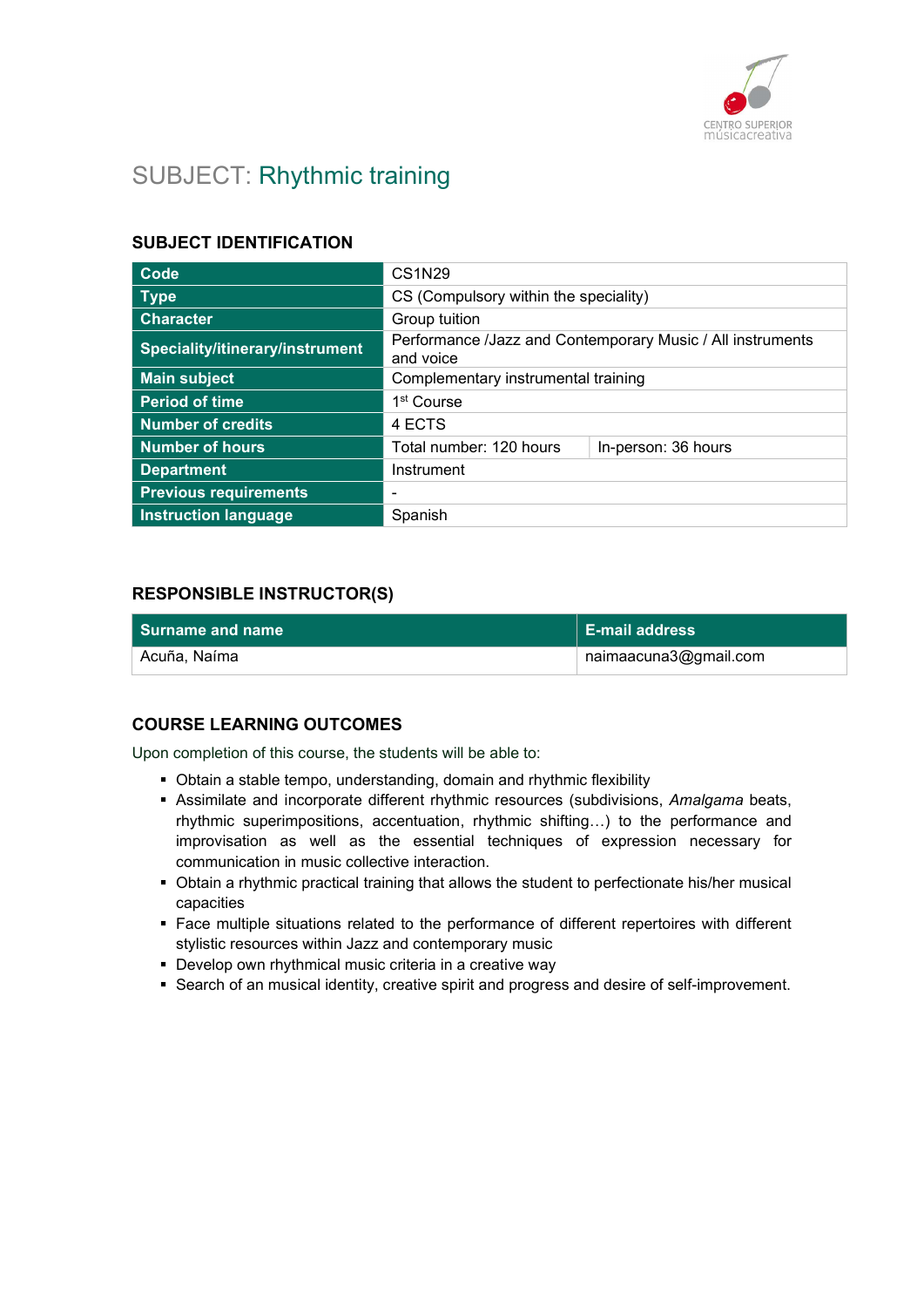

## COURSE CONTENT

| <b>Thematic Block</b>  | <b>Themes/ Repertoire</b>                                                                                                                                                                                                                      |
|------------------------|------------------------------------------------------------------------------------------------------------------------------------------------------------------------------------------------------------------------------------------------|
|                        | Utilization of the metronome to obtain a solid tempo and rhythmic<br>٠<br>flexibility in the performance; practice of different exercises in 4/4<br>(rhythmic elasticity and rhythmic shifting in each phase).                                 |
|                        | Production of rhythmic answers.                                                                                                                                                                                                                |
|                        | Study of resources such as repetition and silences incorporation<br>$\bullet$<br>(rhythmic spaces) within the different phases.                                                                                                                |
|                        | Definition of timbres, textures, dynamics, climatic points and the<br>$\bullet$<br>character to interpret the sequence composed of phases and rhythmic<br>fragments.                                                                           |
|                        | Performance of melodies and solos with metronome in different parts of<br>$\bullet$<br>the rhythms.                                                                                                                                            |
|                        | Up Tempo studies and variations in "Ride Cymbal" (subdivisions).                                                                                                                                                                               |
| I. Tempo/<br>"Comping" | Leadership of tempo and different components within the rhythmic<br>section or soloists (use of clapperboard with headphones) in order to<br>identify and follow a correct pulse and obtain solidity and confidence<br>within the given tempo. |
|                        | Interaction with bass guitar/drums. Different possibilities (rhythmic<br>$\bullet$<br>shifts)                                                                                                                                                  |
|                        | Study of historical rhythmic sections.<br>$\bullet$                                                                                                                                                                                            |
|                        | Stimulate the search of rhythmic space in bass and drums players,<br>$\bullet$<br>depending on the possible combinations for the section to sound solid<br>but not rigid. Sensation of space and flexibility.                                  |
|                        | Strategies for the practice of swing.<br>$\bullet$                                                                                                                                                                                             |
|                        | Practices of accompaniment of swing (shifting), starting in the third part<br>$\bullet$<br>of the triplet, in the second part of the triplet etc.                                                                                              |
|                        | Analysis of performers (Elvin Jones, Philly Joe Jones, Ali Jackson)                                                                                                                                                                            |
|                        | Exercises and examples of binary/ternary subdivisions.                                                                                                                                                                                         |
|                        | Exercises for the practice of composed bars                                                                                                                                                                                                    |
|                        | Use of metronome in different parts, accents, and bar divisions.<br>$\bullet$                                                                                                                                                                  |
|                        | Metronome dotted half note to create a feeling of space and dispersion<br>$\bullet$<br>in the accentuation of phrasing                                                                                                                         |
|                        | Performance of a melody using beats different from the original ones.<br>$\bullet$                                                                                                                                                             |
| II. Metric/            | Introduction to amalgamas and composed beats.<br>$\bullet$                                                                                                                                                                                     |
| <b>Subdivisions</b>    | Practice of different variations and shifts in 5/4 metres, starting in the<br>$\bullet$<br>"beat" 3,4,5 and combining the different metres.                                                                                                    |
|                        | Practice of different variations and shifts (eight note, quarter note, dotted<br>$\bullet$<br>note) in 7/4 metres $(4/4 + 3/4, 3/4 + 4/4)$                                                                                                     |
|                        | Rhythmic exercises in 4/4 3/4, 5/4, 7/4 metres.<br>٠                                                                                                                                                                                           |
|                        | Practice of bass lines, upon the cited metronomic sequences.<br>$\bullet$                                                                                                                                                                      |
|                        | Rhythmic modulations: modulation six upon four<br>٠                                                                                                                                                                                            |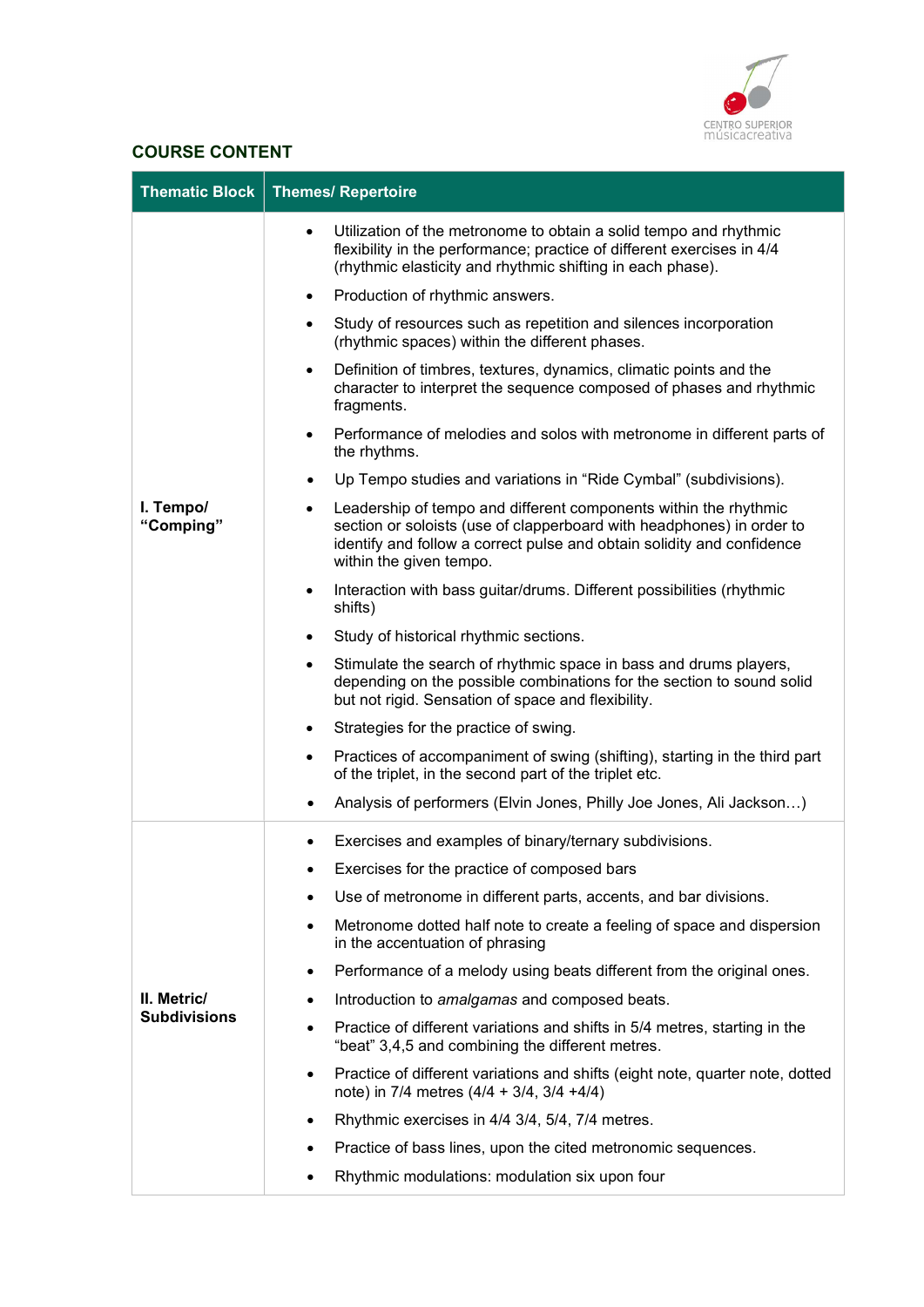

|                              | Modulation in $\frac{3}{4}$ metres upon 4/4, modulation 2/3 in 4/4 metres,<br>$\bullet$<br>modulation 4/3 in 4/4 metres, modulation 4/4 upon 3/4 metres, modulation<br>2/3, modulation 4/3 metres. |
|------------------------------|----------------------------------------------------------------------------------------------------------------------------------------------------------------------------------------------------|
| Ш.                           | Polyrhythmics pyramidal<br>Exercises and polyrhythmic combinations (basics)<br>Basic Swing rhythm 4/4 superimposed upon the metric 5/4 metres.                                                     |
| Polyrhythmic<br>fundamentals | Basic Groove 4/4 superimposed over 5/4 metres.<br>Basic Swing rhythm superimposed over the metric 7/4 metres.<br>$\bullet$                                                                         |
|                              | Basic Groove 4/4 superimposed over 7/4 metres.                                                                                                                                                     |

## STUDENT´S STUDY HOURS PLANNING

| <b>Activity type</b>                                           | <b>Total hours</b>  |
|----------------------------------------------------------------|---------------------|
| <b>Theoretic activities</b>                                    | 5 hours             |
| <b>Practice activities</b>                                     | 25 hours            |
| Other mandatory training activities (seminars, workshops etc.) | 2 hours             |
| <b>Test taking</b>                                             | 4 hours             |
| <b>Student self-study hours</b>                                | 60 hours            |
| <b>Practice preparation</b>                                    | 24 hours            |
| <b>Total studying hours</b>                                    | $36+84 = 120$ hours |

## **METHODOLOGY**

| <b>Theoretical activities</b>                                                | Theoretical/conceptual explanations and analysis of different<br>examples coming from all the most relevant music styles.                                                                       |
|------------------------------------------------------------------------------|-------------------------------------------------------------------------------------------------------------------------------------------------------------------------------------------------|
| <b>Practical activities</b>                                                  | Practical application of what has been studied in class through<br>transcriptions, collective group intonation, performance with<br>instrument, sight-reading, rhythms and melodies composition |
| <b>Other training mandatory</b><br>activities (workshops,<br>seminars, etc.) | Thematic sessions with visiting professors                                                                                                                                                      |

## ASSESSMENT TOOLS

|                               | Participation: The students must actively participate in class, proving<br>interest and/or understanding of the content covered.                                                                                            |
|-------------------------------|-----------------------------------------------------------------------------------------------------------------------------------------------------------------------------------------------------------------------------|
| <b>Theoretical activities</b> | Continuous evaluation: The students must fulfil the requested<br>assignments during the whole academic course, proving research<br>ability and practice synthesis skills concerning theoretical concepts in<br>performance. |
|                               | Theoretical exams: The students must take at least two exams during<br>the academic course to show the theoretical knowledge acquired.                                                                                      |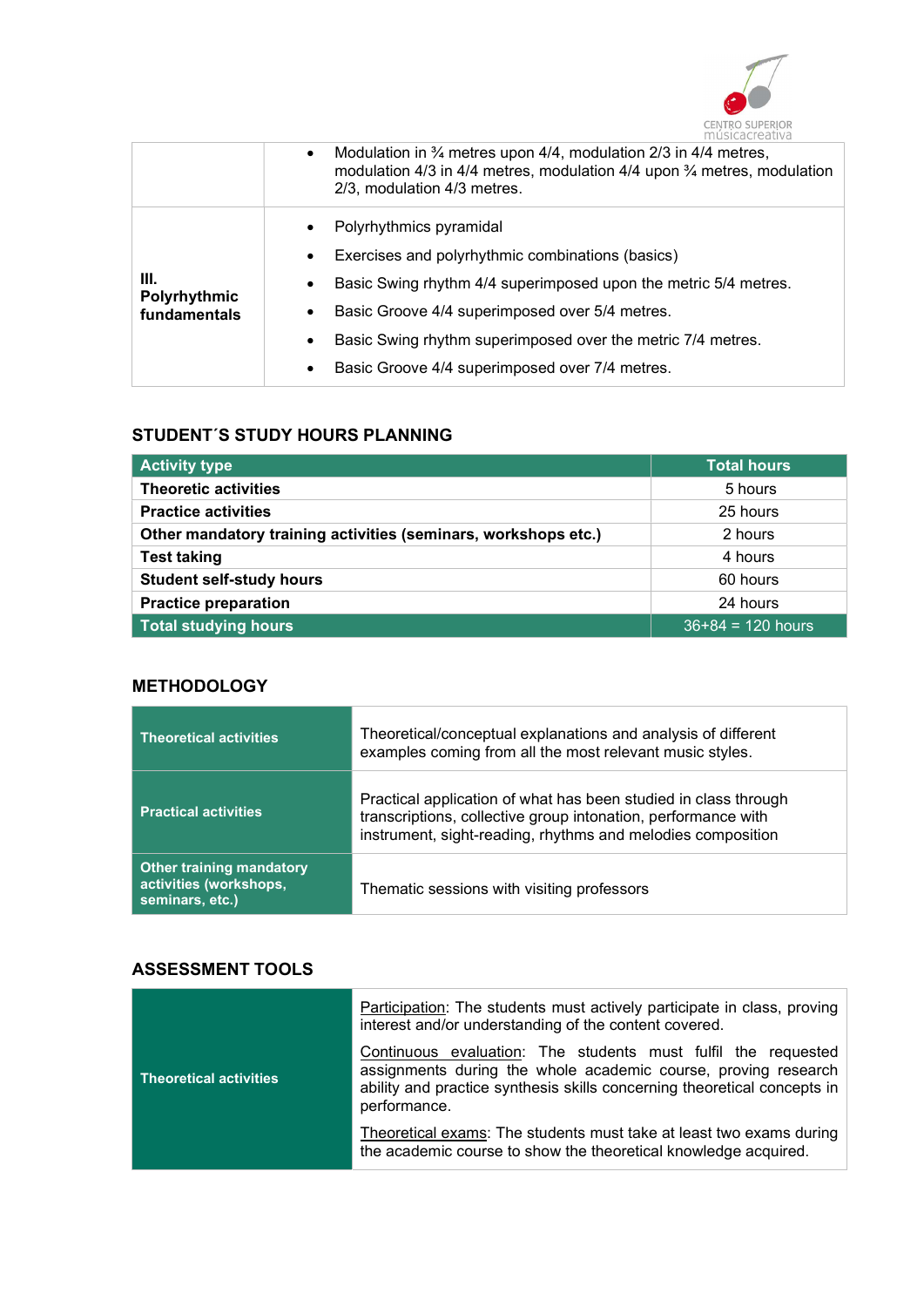

| <b>Practical activities</b>                                              | Participation: The students must actively participate in class, proving<br>interest and/or understanding of the content covered.<br>Continuous evaluation: The students must fulfil the requested practical<br>assignments during the whole academic course based on to team-<br>work dynamics and prove writing and oral skills, beside performing<br>skills. |
|--------------------------------------------------------------------------|----------------------------------------------------------------------------------------------------------------------------------------------------------------------------------------------------------------------------------------------------------------------------------------------------------------------------------------------------------------|
|                                                                          | Performance exams: The students must take at least two exams<br>during the academic course to show the practical skills acquired and<br>the practical assimilation of the course contents, following the tests<br>instructions.                                                                                                                                |
| Other educational mandatory<br>activities (workshops,<br>seminars, etc.) | Participation: The students must actively participate in the different<br>relevant events as considered by the instructor or by the degree<br>coordinators.                                                                                                                                                                                                    |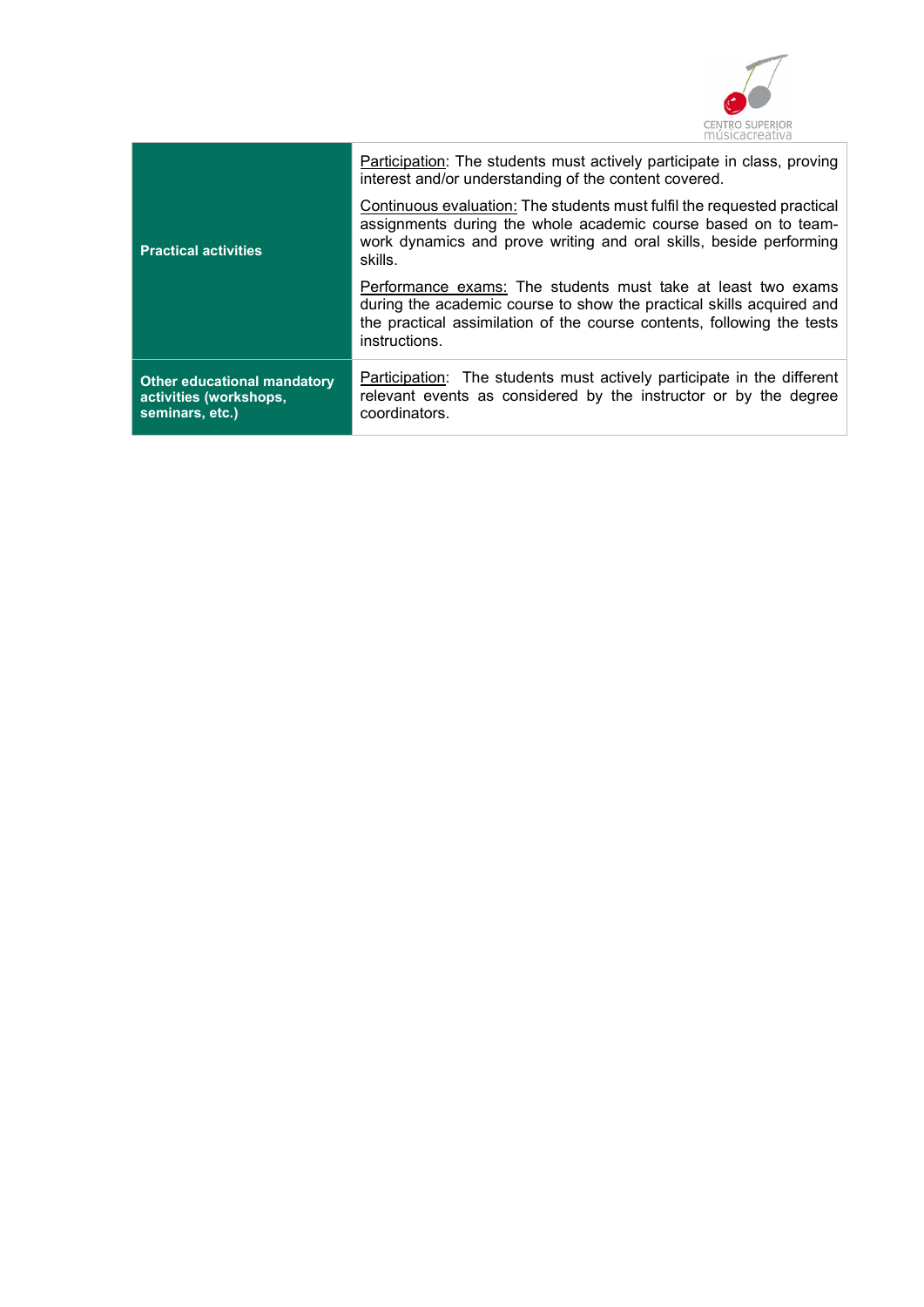

### ASSESSMENT CRITERIA

| <b>Theoretical activities</b>                                                | To apply to the performance in a reasoned way a conceptual/<br>theoretical framework and analyse consequently examples from<br>the most relevant music styles and from each performing technique                                                  |
|------------------------------------------------------------------------------|---------------------------------------------------------------------------------------------------------------------------------------------------------------------------------------------------------------------------------------------------|
| <b>Practical activities</b>                                                  | To prove technical and performing skills through performing tests<br>and through technical, sight-reading and improvisation exercises<br>that will enable the identification of problematics and the<br>improvement and development of new tools. |
| <b>Other training mandatory</b><br>activities (workshops,<br>seminars, etc.) | To attend and participate in the relevant events for their education<br>(Meet the artists sessions, invited professors sessions, concerts<br>and rehearsals)                                                                                      |

## GRADE DETERMINATION SYSTEM

#### Grade determination system in continuous assessment

|                       | Grade percentage |
|-----------------------|------------------|
| Participation         | 10%              |
| Continuous assessment | 20%              |
| Mid-term exam         | 30%              |
| Final exam            | 40%              |
| Total                 | 100%             |

#### Grade determination system in cases of loss of continuous assessment right

|            | <b>Grade percentage</b> |
|------------|-------------------------|
| Final exam | 80%                     |
| Total      | 80%                     |

#### Grade determination system for the extraordinary assessment call

|             | <b>Grade percentage</b> |
|-------------|-------------------------|
| Retake exam | 100%                    |
| Total       | 100%                    |

#### Grade determination system for students with disabilities

In principle, the grade determination system for students with disabilities will be carried out following the criteria set for the rest of the students, ensuring equal opportunities and conditions for all the students. However, if necessary, the instructor in charge will take into account the type of disability of the concerned student. Should the situation apply, the assessment conditions will be adapted in accordance to the limitations of the corresponding disability.

These considerations will be established once the concerned student enrols in the corresponding courses. For the official records, the student and/or the student representative will be requested to present the corresponding disability report for the official accreditation.

|                       | Grade percentage |
|-----------------------|------------------|
| Participation         | 10%              |
| Continuous evaluation | 20%              |
| Mid-term exam         | 20%              |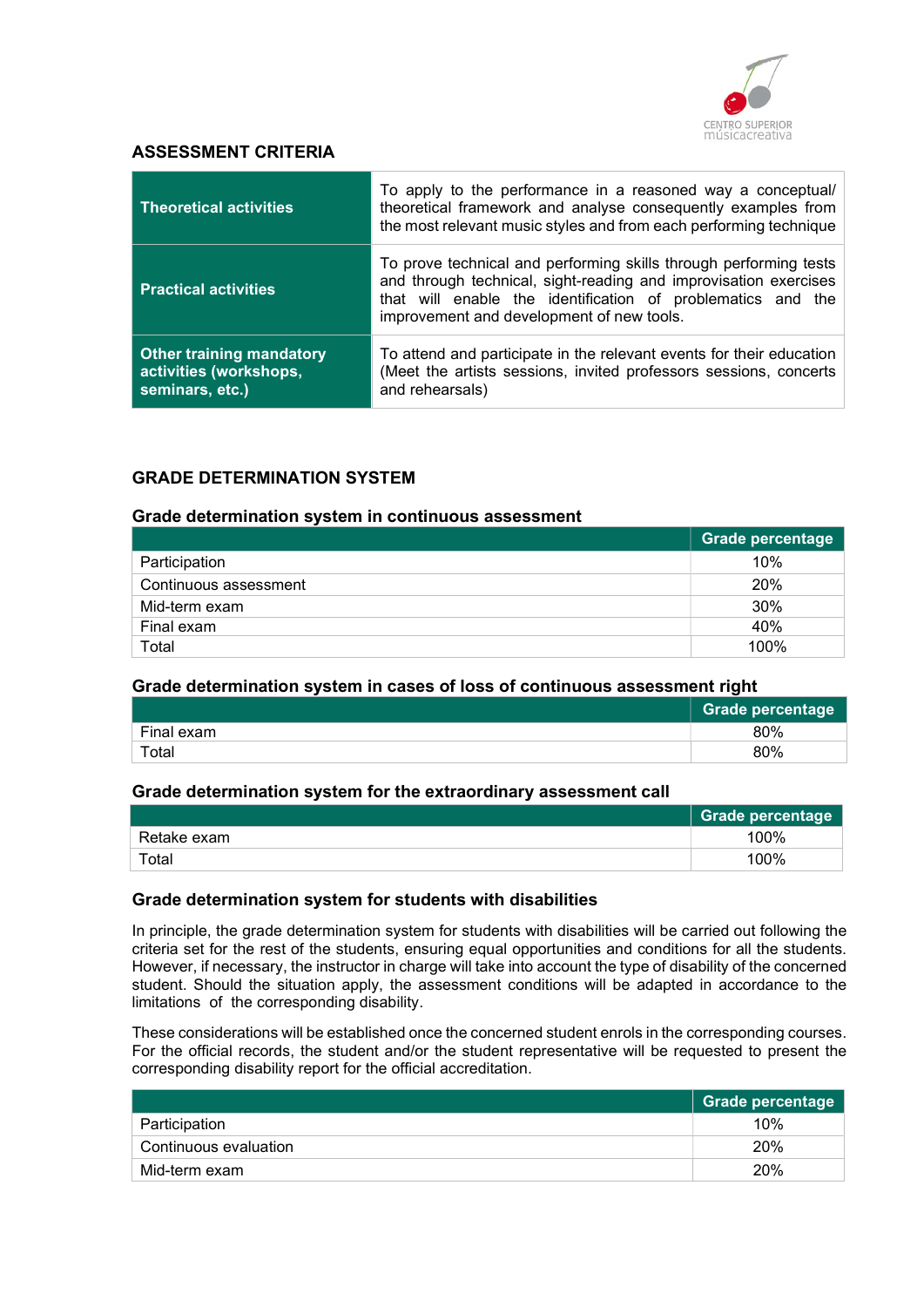

| Final exam | 50% |
|------------|-----|
| Total      | 00% |

## RESOURCES AND BIBLIOGRAPHY

# Campus online https://musicacreativa.classlife.education/

## Bibliography

| <b>Tittle</b>    | <b>Beyond Bop Drumming</b>                   |
|------------------|----------------------------------------------|
| <b>Author</b>    | John Riley                                   |
| <b>Publisher</b> | Ed Manhattan Pub.                            |
|                  |                                              |
| <b>Tittle</b>    | Musician's Guide to Polyrhythms              |
| <b>Author</b>    | Peter Magadini                               |
| <b>Publisher</b> | Hal Leonard                                  |
|                  |                                              |
| <b>Tittle</b>    | Intro to Polyrhythms and Metric Modulations. |
| <b>Author</b>    | Ari Hoenig                                   |
| <b>Publisher</b> | MelBay                                       |

## Complementary bibliography

| <b>Tittle</b>    | Rhythm and Meter                 |
|------------------|----------------------------------|
| <b>Author</b>    | Gary Chaffee                     |
| <b>Publisher</b> | <b>Warner Bros Publications</b>  |
|                  |                                  |
| <b>Tittle</b>    | <b>Rhythmic Illusions</b>        |
| <b>Author</b>    | Gavin Harrison                   |
| Publisher        | <b>Warner Bross Publications</b> |
|                  |                                  |
| <b>Tittle</b>    | La Ciencia de la Forma Ritmica   |
| <b>Author</b>    | Daniel Mele                      |
| <b>Publisher</b> | Colombo Percusión                |

## Webpages of interest

| Address 1 | http://www.fiveoverthree.com/    |
|-----------|----------------------------------|
| Address 2 | http://www.therhythmtrainer.com/ |